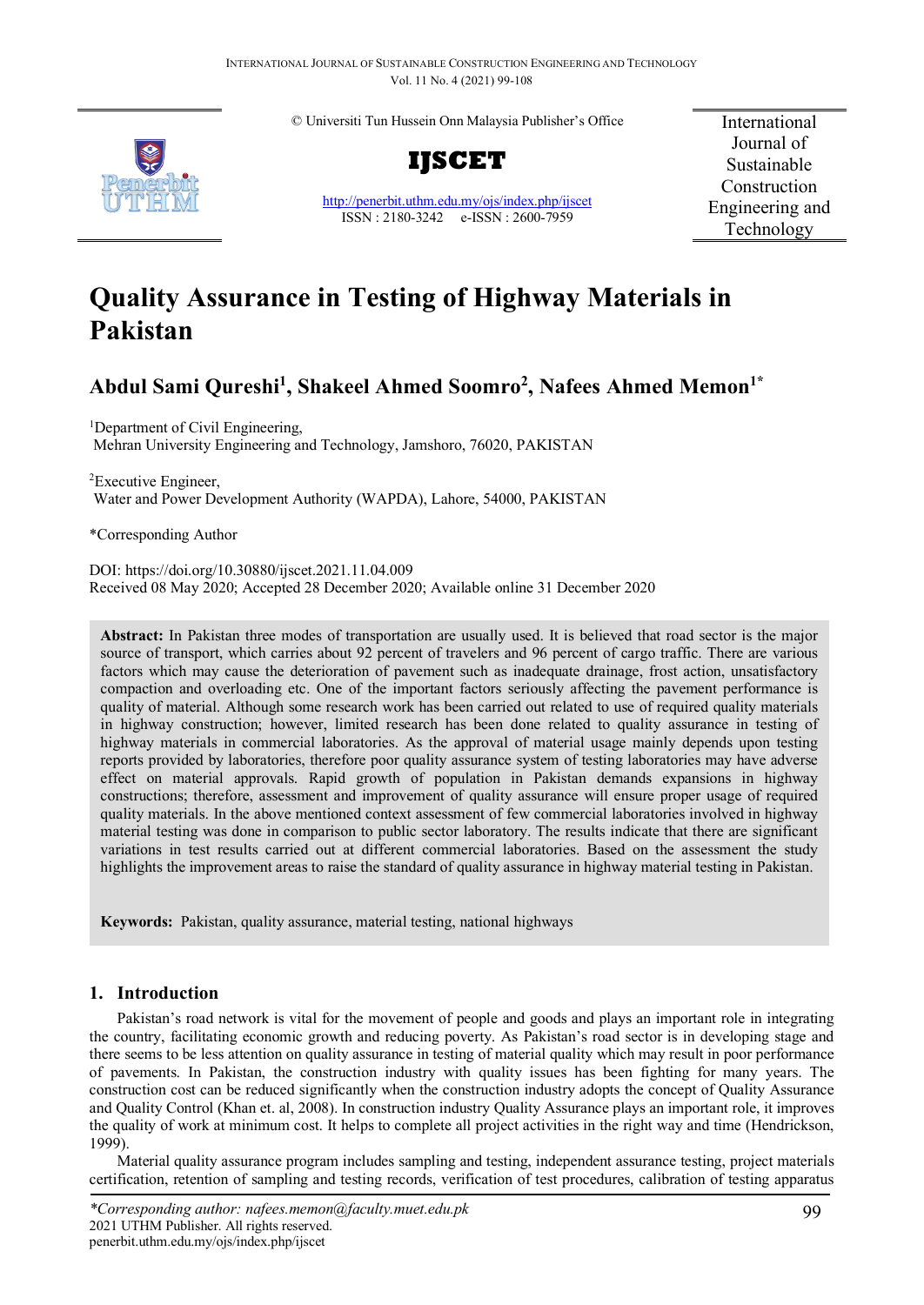and implementation of technical skills for personnel involved in materials sampling and testing (MDOT, 2010). Quality assurance involves many activities such as to develop a proper documentation, setup standards for the program, preparation of checklists, to manage the internal and external audits, analysis of failure modes and trainings related to program (NHAI, 2006). Quality Assurance includes regulation of the quality of raw materials, assemblies, products and components; services related to production; management, production and inspection processes. One of the main differences between Quality Control and Quality Assurance is that quality assurance is carried out before a project begins whereas quality control starts when the product is being manufactured. Thus, quality assurance is a dynamic process or proactively prevents defects and quality control is a corrective procedure for the determination of defects to correct them (Dange, 2009).

Douglas et. al (1999) did a research on the work of the California Department of Transportation, which had new Quality Control and Quality Assurance requirements for applying asphalt concrete. This approach to research and description of the projects has been included in the present study, used together with the recommendations and findings. Benson (2004) studied a process used by California to assess and implement innovative quality assurance practices for materials. The process involves three phases: a review of current practice, a structured evaluation of innovative methods and the planned development of a material management system. More than 1,600 performance data were identified and categorized by type of material. The practice of quality assurance for each item was found and critically reviewed on the basis of consistent failure.

Quality and safety are two of the most important topics to a project manager. Defects and failures can result in the cost and timeline of a project to be negatively affected. Quality assurance specifications are practical and realistic because they both provide a rational means for achieving the highest overall quality of the material or construction (James M. Newland, 2015). During construction of a highway, many tests are made for two purposes. First, to provide a permanent record evidencing that full value has been received for the monies expended on behalf of the taxpayer. Second, to make sure that unsatisfactory material or construction is not incorporated into the work. Engineering and testing consume a significant part of the total cost of highway construction, and the basic problem is how to best spend the testing monies to afford the greatest protection of quality (Quality Assurance Manual, 2019).

The literature related to quality assurance in testing of highway materials indicates that some research work has been carried out related to use of required quality materials in highway construction; however, limited research has been done related to quality assurance in testing of highway materials in commercial laboratories. Rapid growth of population in Pakistan demands expansions in highway constructions; therefore, this research has focused on assessment and improvement of quality assurance of laboratories involved in material testing is necessary to ensure required pavement performance.

#### **2. Research Methodology**

In order to achieve above mentioned research objective, procedure of some essential tests required in highway constructions was gathered. The checklists of different tests were also prepared. Selected essential tests were carried out in different commercial laboratories. Activities performed during the testing were compared with standard procedures.

### **2.1 Material and Tests Selected for the Research Work**

Although there are various materials which are used for construction of highways such as fine aggregate, coarse aggregate and bitumen but the scope of this study was limited materials to coarse aggregate. Aggregate is inert (chemically inactive) material, which form the major part of the pavement structure and it is the prime material used in the road construction. Cost of coarse aggregate is around thirty percent of the total pavement cost in highway construction.

Aggregates can be either natural or artificially crushed and generally categorized as crushed stone, sand and filler. The quality, strength and durability of aggregates are critical in the design of asphaltic concrete. Some necessary properties of the road aggregate which should be ensured in highway construction are:

- (i) Resistance to abrasion/Hardness.
- (ii) Resistance to weathering action/Soundness.
- (iii) Resistance to impact/Toughness.
- (iv) Resistance to crushing/Strength.

The sample of coarse aggregate was obtained from a crusher plant situated near district Thatta, located in province Sindh, Pakistan. The following tests were selected for research work with respect to assessment of necessary properties

| (i) Los Angeles abrasion test                     | (ASTM C131)        |
|---------------------------------------------------|--------------------|
| (ii) Aggregate soundness test                     | (ASTM C88)         |
| (iii) Specific gravity $\&$ water absorption test | (ASTM C127)        |
| (iv) Aggregate crushing value test                | (BS 812, PART 110) |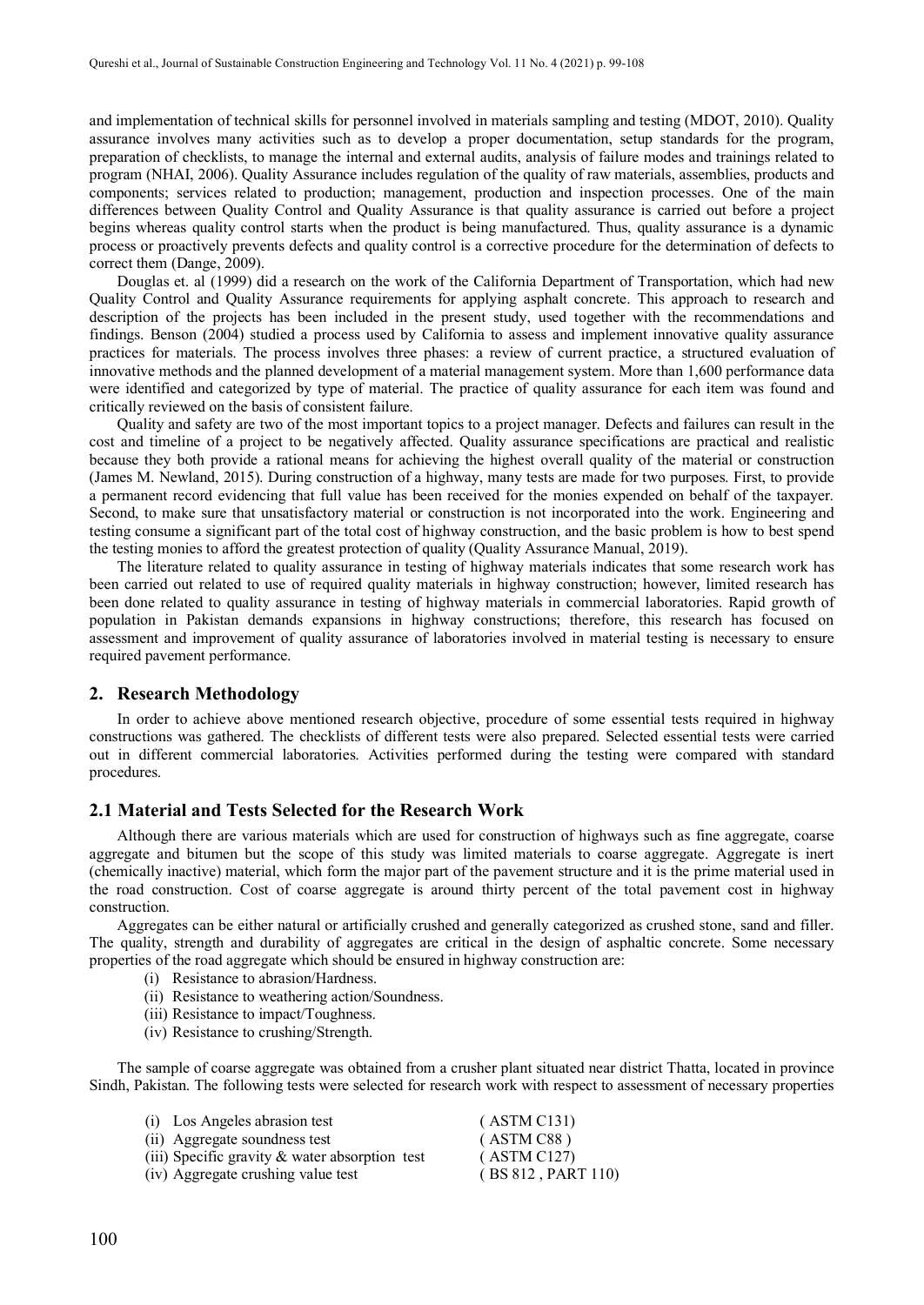In order to assess above mentioned tests, a checklist was prepared for each test based on standard procedure of ASTM and BS code. ASTM code was mostly preferred for each test whereas BS code is adopted for aggregate crushing value (Soomro, 2012).

#### **2.2 Stepwise Research Methodology**

Stepwise summarized methodology adopted in this research work is described below:

- Step 1: Review of standard procedures of some essential tests required in highway construction:
- Step 2: Selection of material

Step 3: Collection of material/sample from crushing plant

Step 4: Selection of tests for assessment of required material properties

Step 5: Preparing checklists for selected tests

Step 6: Test Results, Discussion and comparison in context of standard procedures

Step 7: Conclusions and recommendations based on results and discussion

#### **3. Results and Discussion**

The aggregate tests were carried out at four laboratories of Karachi and one laboratory of MUET, Jamshoro. Selected laboratories names were given from LAB 1 to LAB 5.

Based on prepared checklists, some points were observed during the testing of material. The analysis are presented in the form of tables and Fig.s. Table 1 to 6 show the analysis of different tests conducted in the selected laboratories to ensure the compliance of the testing procedure. The variations in the test results as well as the specified limits of tests are also shown in the foot note of tables. Fig. 1 (a) to Fig.  $5$  (a) portray graphical representation of test results whereas Fig. 1 (b) to Fig. 5 (b) indicate the reliability of each test with respect to the average value.

In order to show the reliability of test result an arrow is vertically drawn from the average value. The length of the arrow indicates the level of reliability with respect to standards. Larger the length of arrow less is the reliability of test result.

# **3.1 Los Angeles Abrasion Test (ASTM C131)**

The results of Los Angeles Abrasion Test are portrayed in Table 1 and Fig. 1 (a), whereas Fig. 1 (b) shows the reliability of the test.

|                | <sub></sub>      |                        |                    |             |                   |        |         |         |           |                                          |                                   |
|----------------|------------------|------------------------|--------------------|-------------|-------------------|--------|---------|---------|-----------|------------------------------------------|-----------------------------------|
| S<br>#         | Name of Lab      | Code                   | <b>Test Result</b> | Mean $(°0)$ | S.D $(^{9}/_{0})$ | $\sum$ | Max (%) | Min (%) | Range (%) | Differe-<br>nce<br>From<br>Mean<br>Value | Remarks                           |
| 1              | LAB <sub>1</sub> | <b>ASTM</b><br>$C-131$ | 30.60%             |             |                   |        |         |         |           | 2.04%                                    | $30%$ above                       |
| 2              | LAB <sub>2</sub> | $-do-$                 | 26.00%             |             |                   |        |         |         |           | $-2.56%$                                 | of results is<br>Specified Limits |
| $\mathfrak{Z}$ | LAB <sub>3</sub> | $-do-$                 | 30.70%             | 29          | 1.83              | 6      | 31      | 26      | 4.7       | 2.05%                                    |                                   |
| $\overline{4}$ | LAB <sub>4</sub> | $-do-$                 | 27.50 %            |             |                   |        |         |         |           | $-1.06%$                                 | approximately<br>The range        |
| 5              | LAB <sub>5</sub> | -do-                   | 28.00%             |             |                   |        |         |         |           | $-0.56%$                                 |                                   |

**Table 1 - Result of Los Angeles abrasion test of coarse aggregate.**

**Note:** According to ASTM C-131, for Los Angeles Abrasion test the co-efficient of variation for multi laboratories should not be more than 4.5% whereas the results of multi laboratories tests should not differ from each other by more than 12.7% of their average value.

Hence, Maximum Range = 12.7/100\*28.56 = **3.62 %**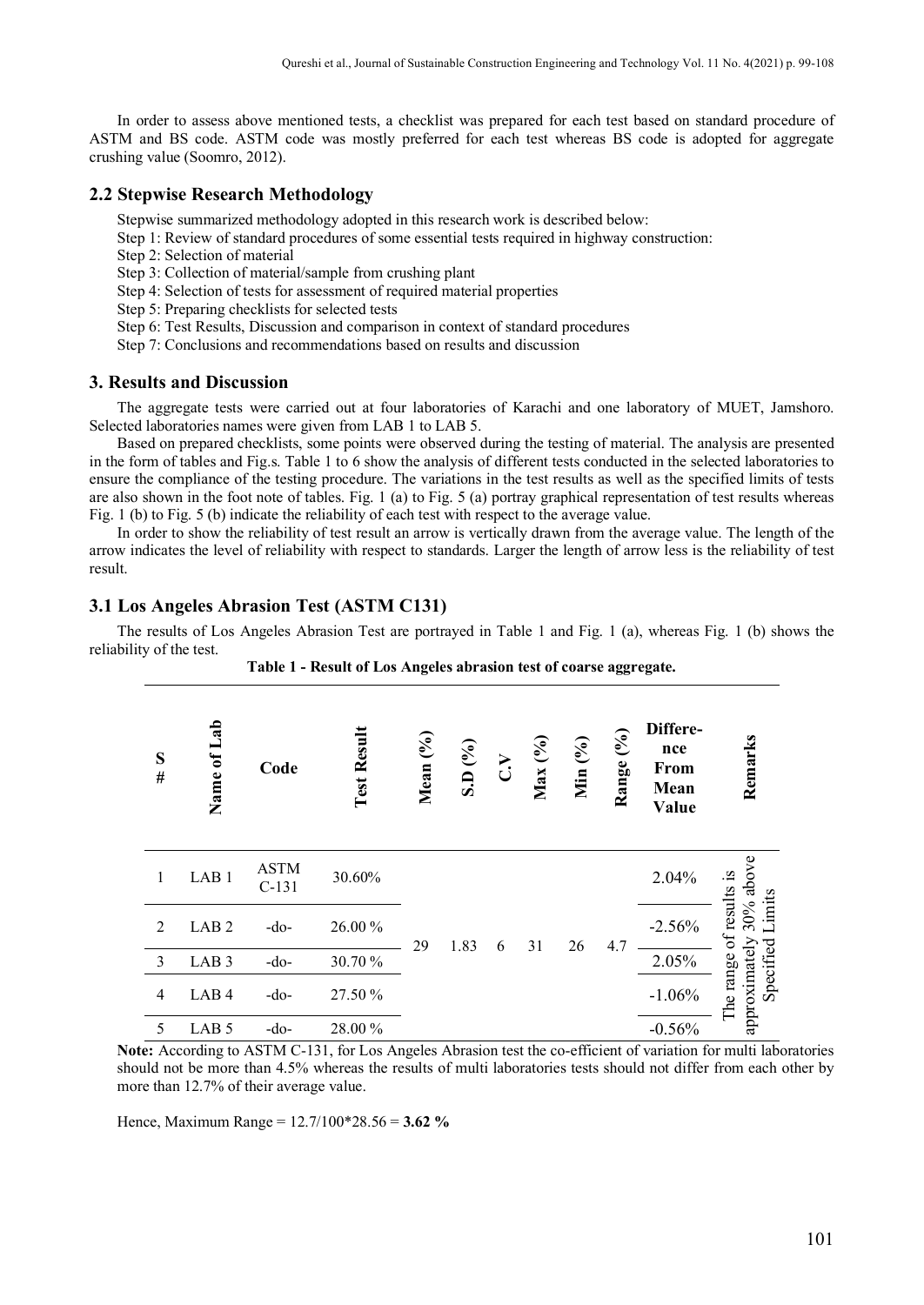

**Fig. 1 (a) - Graphically representation of Los Angeles Abrasion test results.**



**Fig. 1 - (b) Reliability of Los Angeles abrasion test result with respect to mean value.**

During the Los Angeles Abrasion Test following points were observed:

- **(i)** Out of five Los Angeles machines three were not properly working, their rpm was not according to the specified code. Two machines were not maintained properly, and it was observed that most of the material sample was lost from machines during testing process. One machine was extremely corroded and its rpm was lowest as compared to others. These points have affected the quality assurance of testing procedure of laboratory besides affecting the test results.
- **(ii)** In case of Los Angeles test the fraction was taken as per specified in every laboratory except LAB 2. In LAB 2 larger size of aggregate was selected for the test and the sample was not split into smaller size as it was done in other laboratories. Consequently, the percentage loss of weight in LAB2 was found to be low as compared to others which was about 2.56% less than the average value.
- **(iii)** In Los Angeles test the rpm of two machines in LAB 4 and LAB 5 were found to be less as compared to the standards. They were 25 and 28 rpm respectively whereas the standard rpm is 30-33. Consequently, the results observed were 0.5-1.5% less than average value.
- **(iv)** In LAB 3 the rpm of Los Angles machine was greater as compared to the others and it was noted that the machine was revolved as per time and not as per specifies number of revolutions. Due to more rpm the no of revolutions of machine were not as per specified grading. Comparing the performed activities of LAB 1 and LAB 3, most of the activities are same but the difference in their result is 0.10% which is mainly due to the influence of rpm of machine.
- **(v)** According to the code, in Los Angeles test the material passing through 1.70 mm sieve can be calculated by subtracting the retained material from total, but before applying that method retained material should be properly washed to remove fine particles. It has been observed that all the laboratories were doing the calculations without washing. Only in LAB 2 the material was properly washed and then calculation was done. This stated reason may also affect the accuracy of actual result.
- **(vi)** Graphically representation of Los Angeles test shows that the range between results is 4.7 %, however as per standard it should not be more than 3.62 %. Looking at the comparison of the reliability in Fig. 1(b), the result of LAB 5 seems to be more reliable. Reliability of LAB 2 result seems to be low which is mainly due to noncompliance of proper material selection as observed during the research work.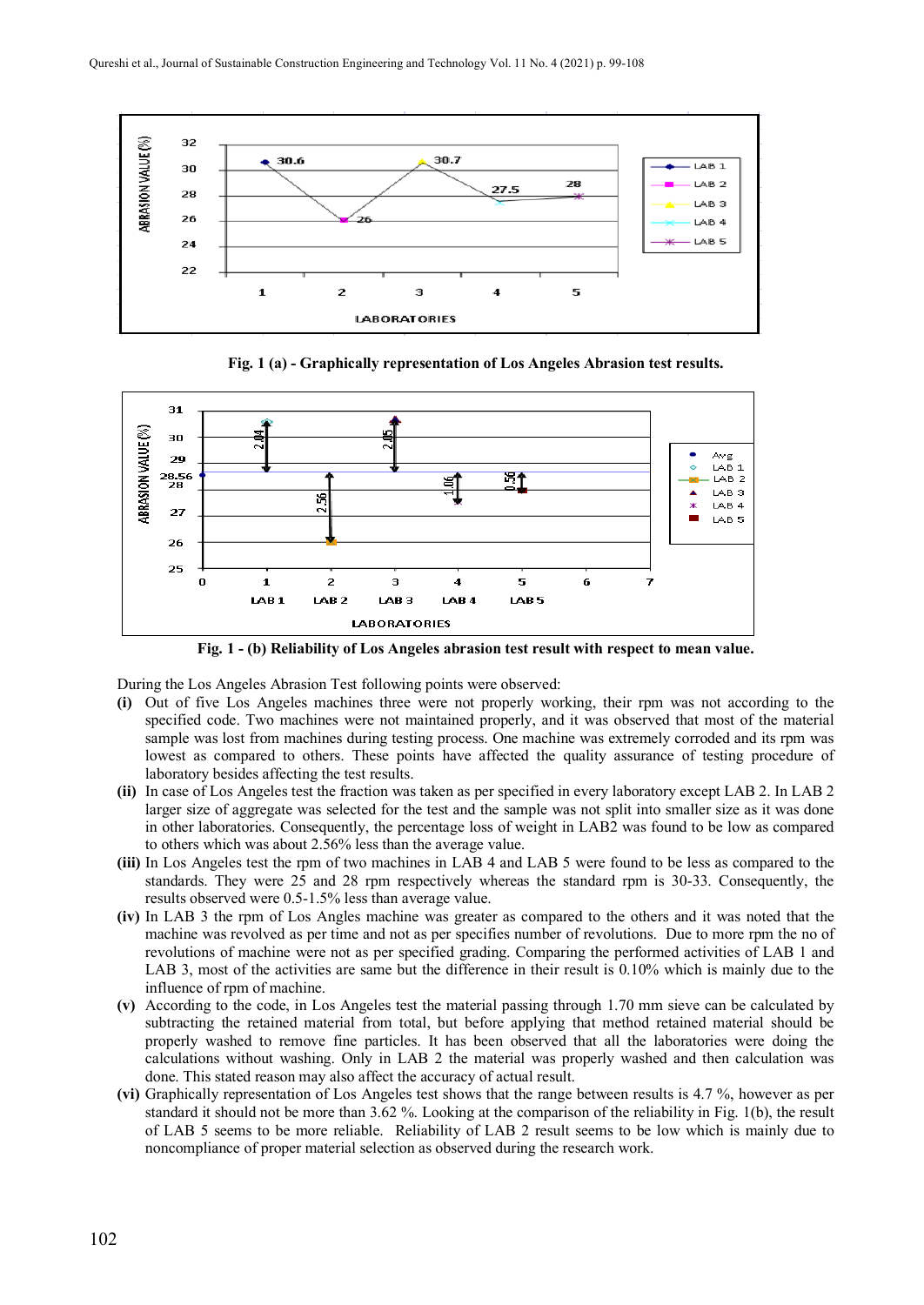# **3.2 Soundness Test (ASTM C88)**

The results of Soundness Test are portrayed in Table 2(a) and Fig. 2 (a), whereas reliability of the test is depicted in Fig. 2(b).



**Note:** According to ASTM C-88, for soundness test co efficient of variation for multi-Laboratories should not be more than 41% whereas the Range for multi laboratories should not exceed 116% of the average value.

Hence, Maximum Range **=** (116/100) x 3.162 = 1.16 x 3.162 **= 3.66 %**



**Fig. 2 - (a) Graphically representation of soundness test results.**



**Fig. 2 - (b) Reliability of soundness test results with respect to mean value.**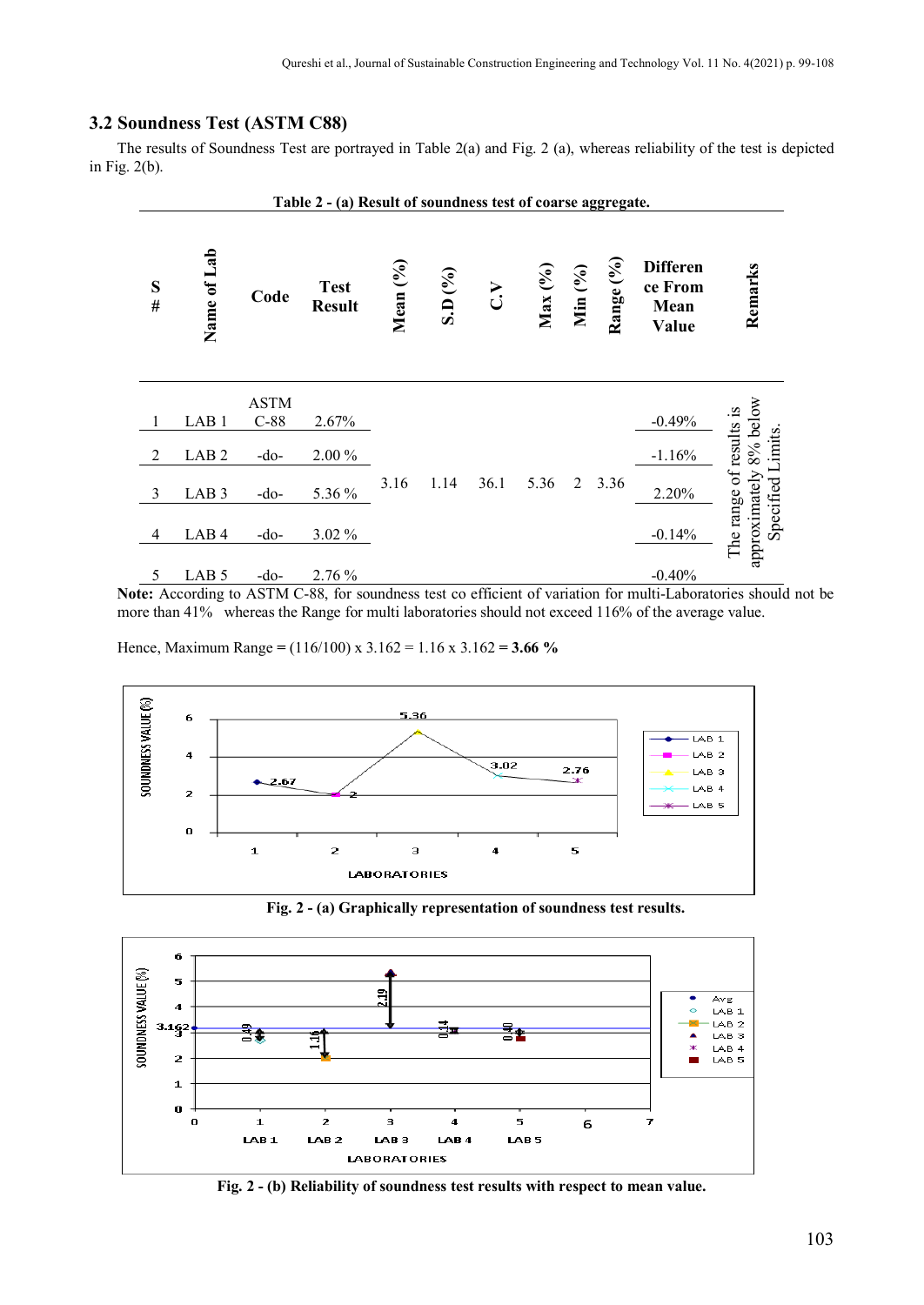During the Soundness Test following points were observed:

- **(i)** In soundness testing procedures at laboratories specific gravity of chemical and the temperature of water was not being noted at the time of preparation of solution. According to the code the specific gravity should be between 1.154 and 1.171 whereas the temperature should be maintained at 22°C. During the immersion of the sample in the solution of sodium sulfate the temperature was not being controlled in all the laboratories which should be 21+1°C.
- **(ii)** In some laboratories the sodium sulfate used per liter of water was less as compared to the standard which should be minimum 350g per liter of water. The amount of chemical used per liter of water used in different labs is shown in table 2(b).

| S.No | <b>Name of Laboratory</b> | <b>Aggregate Size</b>                                    | <b>Chemical Used</b> | $%$ Loss |
|------|---------------------------|----------------------------------------------------------|----------------------|----------|
| 01   | LAB <sub>1</sub>          | $1\frac{1}{2}$ – 1"                                      | $410$ g/lit          | 3.48 %   |
| 02   | LAB <sub>4</sub>          | $1\frac{1}{2}$ $\frac{1}{2}$ $\frac{1}{2}$ $\frac{1}{2}$ | $250$ g/lit          | $3.3\%$  |
| 03   | LAB <sub>2</sub>          | $1\frac{1}{2}$ $\frac{1}{2}$ $\frac{1}{2}$ $\frac{1}{2}$ | $215$ Lit            | $2.0\%$  |

| Table 2 - (b) Variation of % loss due to amount of chemical used. |  |  |  |  |  |  |  |
|-------------------------------------------------------------------|--|--|--|--|--|--|--|
|-------------------------------------------------------------------|--|--|--|--|--|--|--|

- **(iii)** During the soundness test the sample should be covered to reduce the evaporation of water but this requirement was being ignored in laboratories except LAB 1 and LAB 4.
- **(iv)** As per standard the result of soundness test should be the average of percentage loss of each fraction instead of taking sum of each fraction. It was observed that above process was done only in LAB 3 resulting in higher value of % loss.
- **(v)** In soundness test a major cause of variation in test results is selection of fraction. Generally, the effect of solution on small particles is seen to be less as compared to larger particles. So the laboratories in which the small particles are added their soundness value seems to be less as compared to larger particles.
- **(vi)** Graphically representation of soundness test indicates that the results of multi laboratories are in resemblance with each other except LAB 3 where a major non-compliance was observed in the calculation of result.

# **3.3 Specific Gravity and Water Absorption Test (ASTM C127)**

The results of Soundness Test are portrayed in table 3 and Fig. 3 (a), whereas reliability of the test is depicted in Fig. 3(b).

| S.No           | of lab<br>Name   | Code                   | <b>Test</b><br><b>Result</b> | Mean (%) | ø    | $Max(^{0}/_{0})$ | $Min(\%)$ | Range(%) | <b>Differ</b><br>ence<br>From<br>Mean<br>Value | Remarks                                                    |
|----------------|------------------|------------------------|------------------------------|----------|------|------------------|-----------|----------|------------------------------------------------|------------------------------------------------------------|
| $\mathbf{1}$   | LAB <sub>1</sub> | <b>ASTM</b><br>$C-127$ | 2.64                         |          |      |                  |           |          | $-0.02$                                        | $0%$ more<br>Limits                                        |
| $\overline{2}$ | LAB <sub>2</sub> | $-do-$                 | 2.61                         |          |      |                  |           |          | $-0.05$                                        |                                                            |
| 3              | LAB <sub>3</sub> | $-do-$                 | 2.68                         | 2.7      | 0.03 | 3                | 2.61      | 0.08     | 0.02                                           |                                                            |
| $\overline{4}$ | LAB <sub>4</sub> | $-do-$                 | 2.69                         |          |      |                  |           |          | 0.03                                           | The range of results is<br>than Specified<br>approximately |
| 5              | LAB <sub>5</sub> | $-do-$                 | 2.68                         |          |      |                  |           |          | 0.02                                           |                                                            |

#### **Table 3 - Result of specific gravity test of coarse aggregate.**

**Note:** According to ASTM C-127, for Specific gravity test value of Standard Deviation for Multi laboratories should not be more than 0.011 whereas the Range for Multi-Laboratories should be less than 0.032.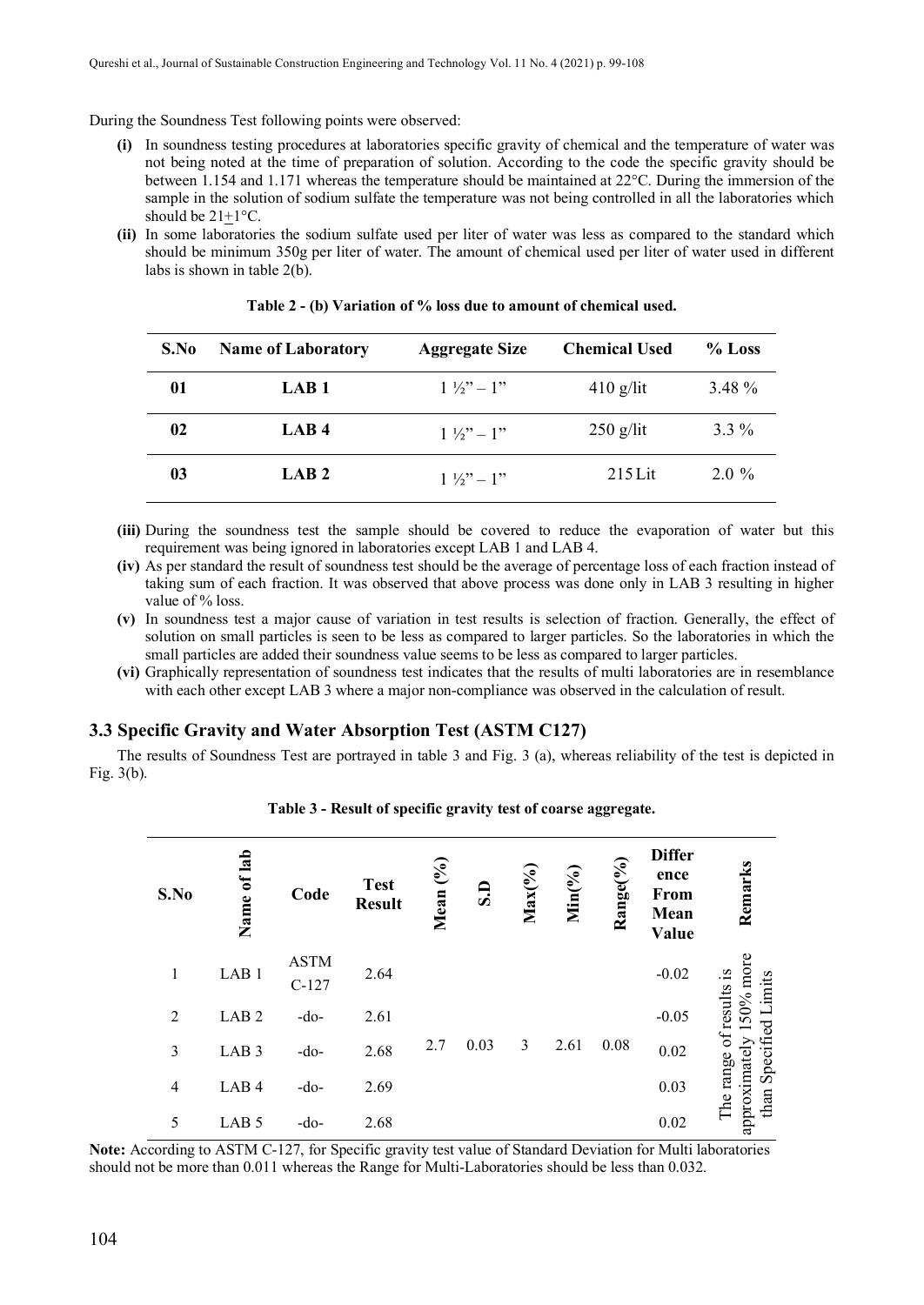

**Fig. 3 - (a) Graphically Representation of Specific Gravity test results**



**Fig. 3 - (b) Reliability of specific gravity test results with respect to mean value**

The results of Water Absorption test are portrayed in table 4 and Fig. 4 (a), whereas reliability of the test is depicted in Fig. 4(b).

**Table 4 - Result of Water absorption test of Coarse Aggregate**

| S.No           | La <sub>b</sub><br>Name of | Code        | <b>Test</b><br><b>Result</b> | Mean $(%$ | S.D(%) | Max (% | Min $(%$         | Range (%) | <b>Differen</b><br>ce From<br>Mean<br>Value | Remarks                       |
|----------------|----------------------------|-------------|------------------------------|-----------|--------|--------|------------------|-----------|---------------------------------------------|-------------------------------|
| 1              | LAB <sub>1</sub>           | <b>ASTM</b> | 0.76%                        |           |        |        |                  |           |                                             |                               |
|                |                            | $C-127$     |                              |           |        |        |                  |           | 0.26%                                       |                               |
| $\overline{2}$ | LAB <sub>2</sub>           | $-do-$      | $0.33\%$                     |           |        |        |                  |           | $-0.17%$                                    | 5% above the<br>of results is |
| 3              | LAB <sub>3</sub>           | $-do-$      | 0.40%                        | 0.516     | 0.1966 | 0.8    | $\boldsymbol{0}$ | 0.43      | $-0.10%$                                    | Specified Limits              |
| $\overline{4}$ | LAB <sub>4</sub>           | $-do-$      | 0.75%                        |           |        |        |                  |           | 0.25%                                       | approximately<br>The range    |
| 5              | LAB <sub>5</sub>           | -do-        | 0.34%                        |           |        |        |                  |           | $-0.16%$                                    |                               |

**Note:** According to ASTM C-127, for Water absorption test value of Standard Deviation for Multi laboratories should not be more than 0.145% whereas the Range for Multi -laboratories should be less than 0.41%.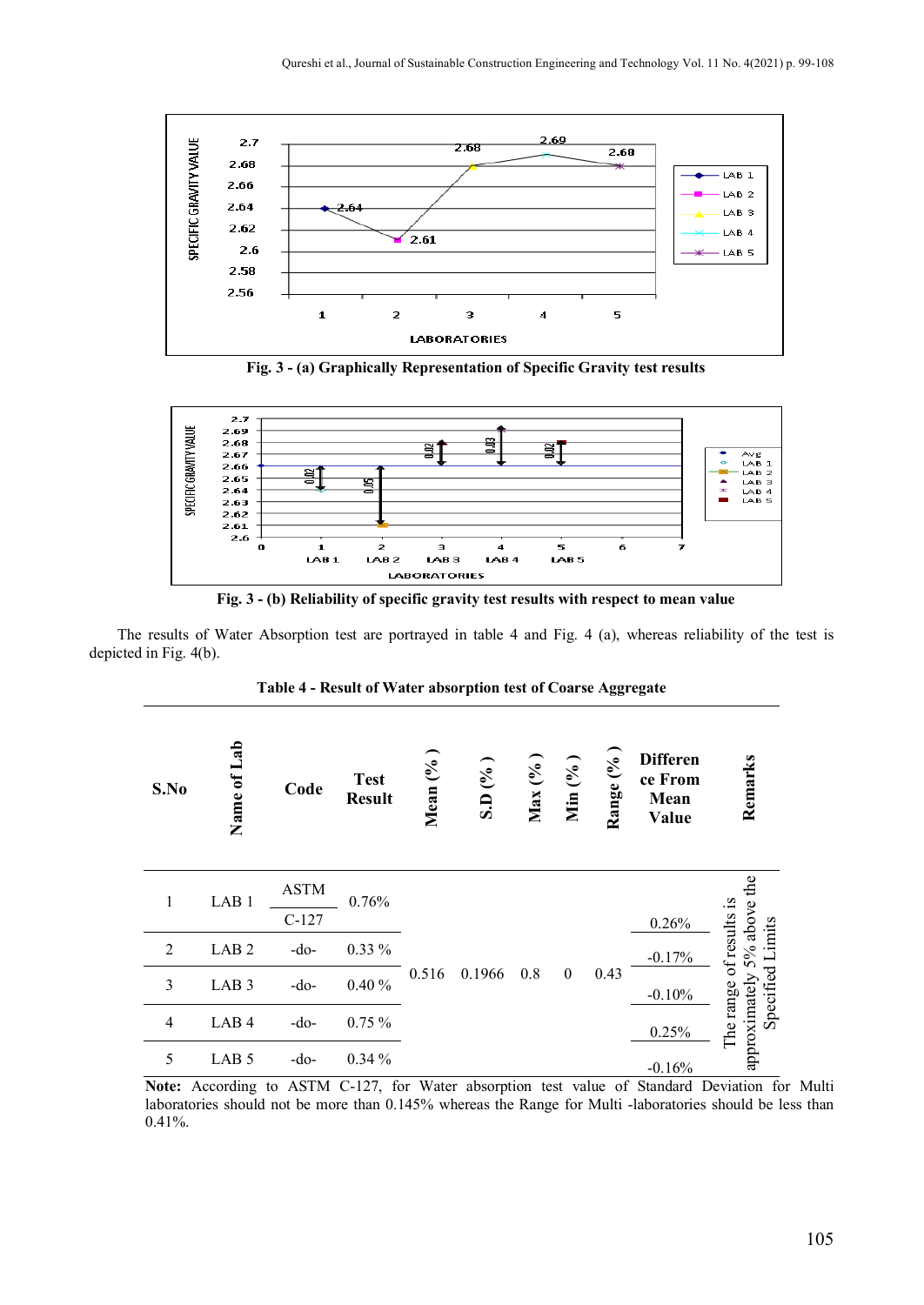

**Fig. 4 (a) Graphically Representation of Water absorption test results**





During the Specific Gravity & Water Absorption Test following points were observed:

- **(i)** During the specific gravity test every laboratory taken different sizes of sample. In LAB1 and LAB3 the larger size particles were taken for the test resulting in higher water absorption as compared to other laboratories. Generally larger particles absorb more water as compared to small particles.
- **(ii)** In specific gravity test the temperature of water was not being controlled during measuring the weight of sample. As per standard procedure requirements it should be maintained at  $23 + 1$ °C.
- **(iii)** Graphical representation of specific gravity test shows that there is high variation between the results of multi laboratories. The observed range is around 150 percent more than specified limits.

# **3.4 Aggregate Crushing Value Test (BS 812, PART 110)**

The results of Aggregate Crushing Value test are portrayed in table 5 and Fig. 5 (a), whereas reliability of the test is depicted in Fig. 5(b).

|                | Table 5 - Result of crushing value test of coarse aggregate. |                     |                              |           |       |        |            |           |                                                |                                                    |
|----------------|--------------------------------------------------------------|---------------------|------------------------------|-----------|-------|--------|------------|-----------|------------------------------------------------|----------------------------------------------------|
| S#             | Name of Lab                                                  | Code                | <b>Test</b><br><b>Result</b> | Mean $(%$ | SD(%) | Max(%) | Min $(96)$ | Range (%) | <b>Differe</b><br>nce<br>From<br>Mean<br>Value | Remarks                                            |
| 1              | LAB <sub>1</sub>                                             | BS 812,<br>Part 110 | 27.73%                       |           |       |        |            |           | 3.46%                                          |                                                    |
| 2              | LAB <sub>2</sub>                                             | $-do-$              | 22.40 %                      |           |       |        |            |           | $-1.87%$                                       |                                                    |
| 3              | LAB <sub>3</sub>                                             | -do-                | 24.70 %                      | 24.27     | 2.7   | 27.7   | 20.<br>18  | 7.55      | 0.43%                                          |                                                    |
| $\overline{4}$ | LAB <sub>4</sub>                                             | $-do-$              | 20.18%                       |           |       |        |            |           | $-4.09%$                                       | within Specified Limits<br>The range of results is |
| 5              | LAB <sub>5</sub>                                             | $-do-$              | 26.33 %                      |           |       |        |            |           | 2.06%                                          |                                                    |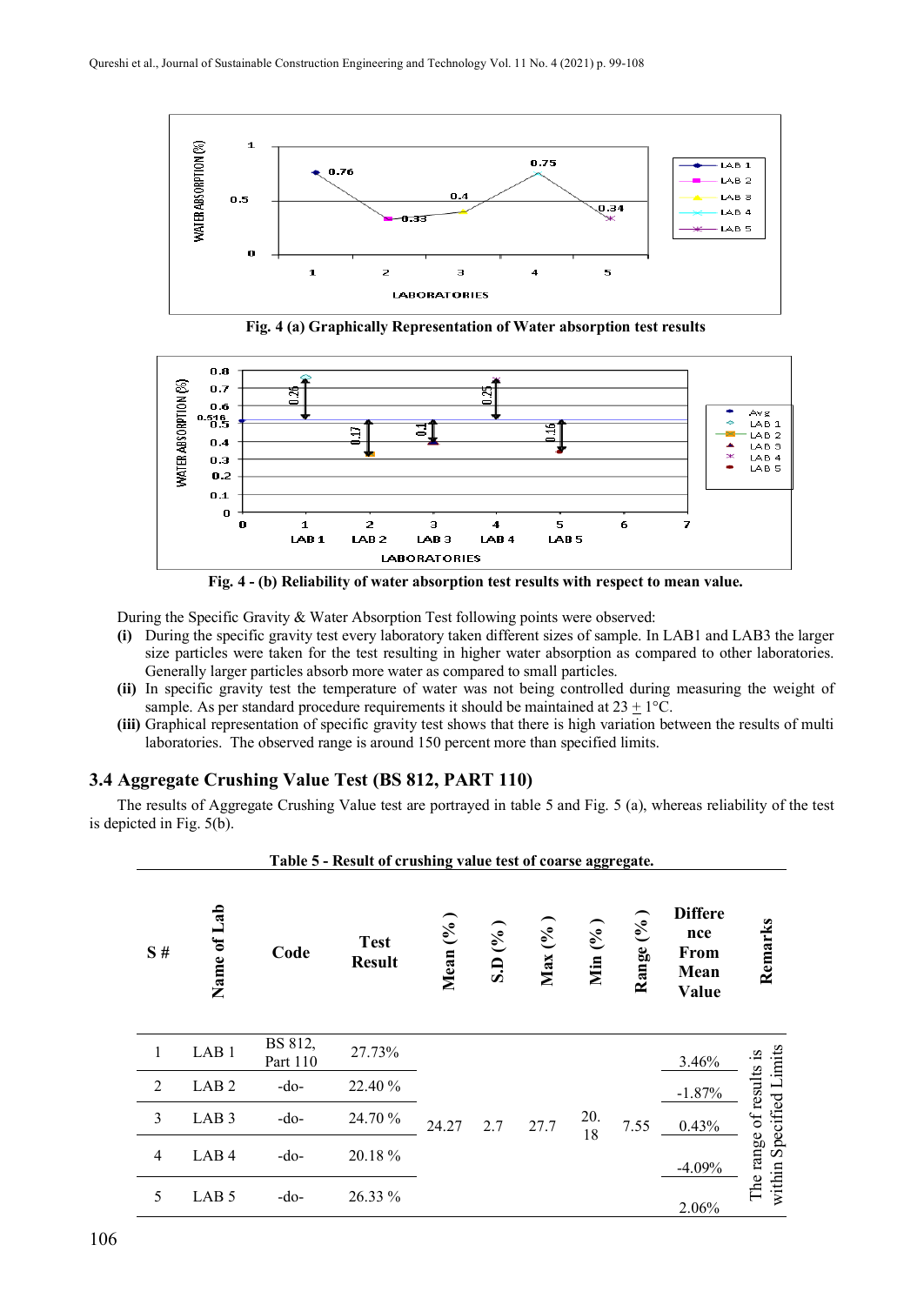

**Fig.5 - (a) Graphically representation of aggregate crushing value test results.**



**Fig. 5 - (b) Reliability of aggregate crushing value test results with respect to mean value.**

During the Aggregate Crushing Value Test following points were observed:

- **(i)** In crushing value test, the Measuring Cylinder was not used in every laboratory except LAB 1 and LAB 2, consequently the material taken for the test did not bear resemblance to the material obtained from the measuring cylinder.
- **(ii)** Load of 400KN in 10 minutes was only applied in LAB 1 and LAB 2; whereas in other laboratories noncompliance to above standard requirement was observed.
- **(iii)** About 50% of compression machines used for testing of crushing value were older models; therefore, the platens of the machine were difficult to set in order to apply the uniform load on the sample. During the research it was also observed that majority of the technicians were not fully aware of the standard testing procedures.

# **4. Conclusion and Recommendations**

In order to ensure the quality of commercial laboratories a number of tests were conducted at selected laboratories. Material to carry out selected tests was obtained from the crusher plant near Thatta, Pakistan. Based on the laboratory results test results it is concluded that most of the test results are outside the specified similarity range although the material and procedure of testing carried in different laboratories was same. Out of four tests only one test i.e. aggregate soundness test is within specified similarity range of the multi laboratory limits; whereas as all others test are beyond multi laboratory test conduct limits. The findings indicate poor quality assurance of testing procedures in commercial testing. It was also observed that one laboratory out of five laboratories considered in this study follow the activity of quartering which is a basic requirement for the quality assurance of many tests. In addition, most of the laboratories do not follow the standard procedure in selection of fraction size. Although all the laboratories considered in this study were following the standard code of ASTM; however, some of important activities were not complied which is one of the main reasons of variation in test results conducted at different laboratories. Another reason of variation in test result was the difference of equipment condition with laboratories and comparative standard requirement. Corrosion of equipment, material slippage, poor level of equipment calibration, difficult in setting the platens were the main reasons of poor quality assurance and variation in test results. The results of this study are based on the observations of different test carried out in commercial laboratories. The results indicate that there are significant variations in test results carried out at different commercial laboratories. Based on the above assessment it is concluded that there is an immense need to improve the quality assurance in highway material testing in Pakistan. It is recommended that the testing work should be carried on the basis of non-complied activities in order to further observe the effect of non-complied activities on the test. Proper training of the technicians employed in commercial laboratories is also essential in improving the adoption of standard procedures. In addition, a proper regulatory framework should be adopted by relevant public sector departments for ensuring quality assurance in testing of highway materials.